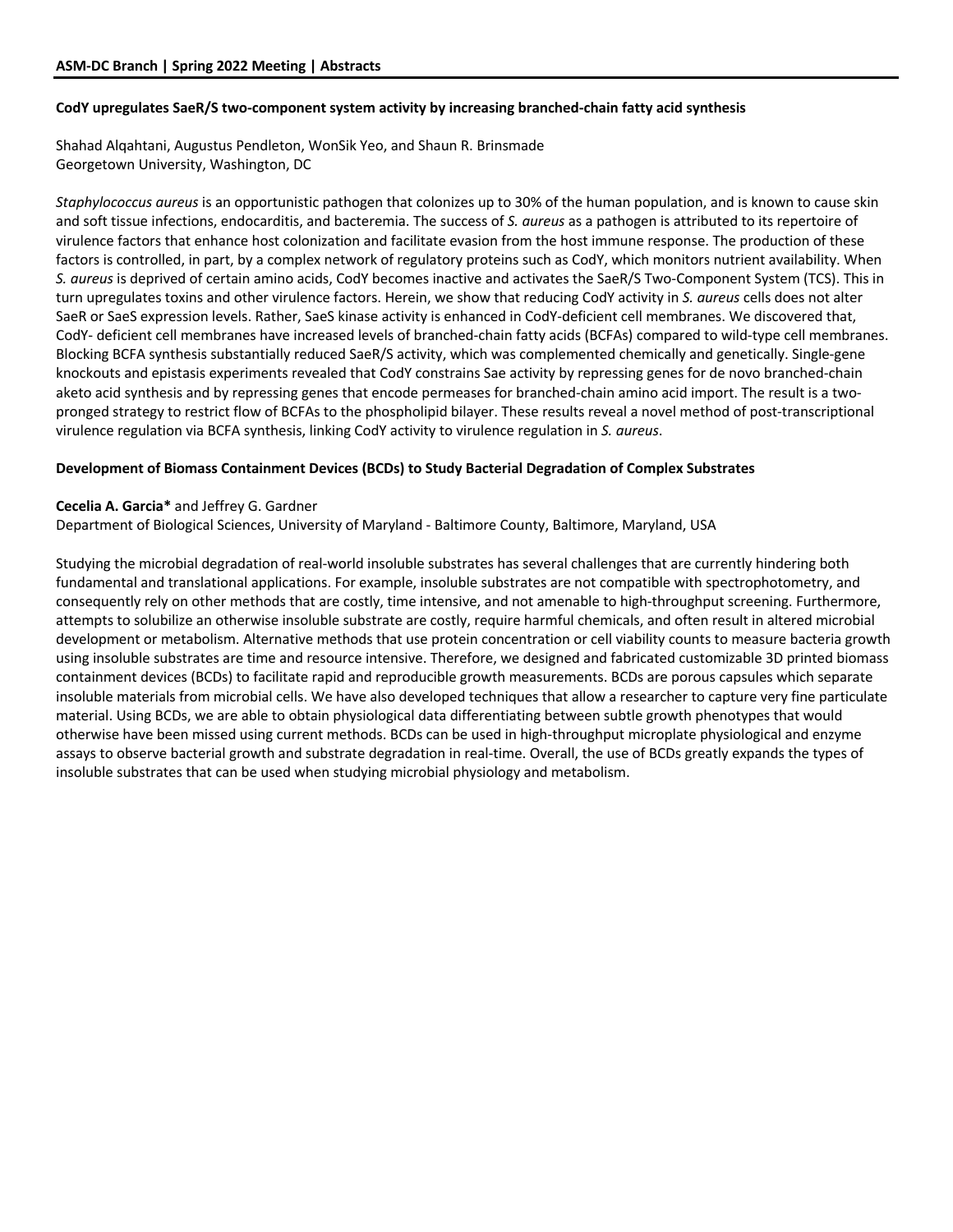# **Identification of the essential functions required for bacterial utilization of recalcitrant insect biomass: A model developed with saprophyte** *Cellvibrio japonicus* **and the Brood X periodical cicada (genus** *Magicicada***)**

# Tara Barvir, Giulia Mascelli, and **Jeffrey G. Gardner**\*

Department of Biological Sciences, University of Maryland - Baltimore County, Baltimore, Maryland, USA

The polysaccharides that comprise insect exoskeletons, in particular chitin, are abundant sources of carbon for microbes able to deconstruct these complex insoluble substrates. Bacterial degradation of polysaccharides is an essential part of the global carbon cycle, and more recently has been the focus of biotechnology applications searching for efficient methods of renewable fuel and chemical production. In order to better understand and model how microbes are able to effectively utilize recalcitrant substrates a multifaceted approach is required that combines 'omic technologies, bacterial genetics, and real world substrates. To generate the fundamental data that will enable the generation of sophisticated models and identify enzyme targets for synthetic biology applications we used model saprophytic bacterium *Cellvibrio japonicus*. Furthermore, the emergence of the Brood X periodical cicada (genus *Magicicada*) provided a rare opportunity to study bacterial degradation of a unique insect biomass, and our experimental approach combined transcriptomics and bacterial genetics to identify the essential features of insect biomass deconstruction by bacteria. Our RNAseq results identified several highly up-regulated genes that encode Carbohydrate Active Enzymes (CAZymes), as well as sugar transporters when the bacterium was actively degrading cicada molts. Mutational analysis determined that the *chi18D* gene product, predicted to encode a chitinase, was essential for cicada molt utilization. Ongoing work will continue to identify the essential genes for insect biomass utilization by bacteria, with the goal being the generation of a model for chitin metabolism that is predictive for bacteria of industrial or agricultural importance.

### **Hopanoid Lipids Regulate Membrane Fluidity in the Legume Root-Nodulating Bacterium** *Bradyrhizobium diazoefficiens*

# **Evan Lawrence**, S. Talamantez-Lyburn, B. Belin

Embryology, Carnegie Institution for Science, Baltimore, MD.

Hopanoids are a taxonomically widespread group of bacterial lipids that are structurally similar to cholesterol. The precursor for hopanoids is squalene, which is cyclized by Shc to form diploptene. Diploptene can then be modified by either HpnH or HpnP to form extended or methylated hopanoids, respectively. In the legume symbiont *Bradyrhizobium diazoefficiens*, knockouts of hopanoid biosynthesis genes lead to symbiotic deficiencies including delayed nodulation, and increased susceptibility to environmental stress [1-3]. We hypothesized that these phenotypes may stem from the ability of hopanoids to modulate membrane fluidity, which can impact the efficiency of membrane-based processes. **Our goal was to investigate how hopanoids influence membrane fluidity on a subcellular level.** We stained cultures of wild type and three hopanoid mutants (Δ*hpnP*, Δ*hpnH*, and Pcu-*shc*, a cumate inducible *shc* knockout]) with DiIC12, a fluorescent probe with an affinity for thin, fluid membrane regions, and NADA-green, a fluorescent marker of peptidoglycan insertion. Cells were then imaged using STED super-resolution microscopy. In wild type and Δ*hpnP* strains, we identified high fluidity bands circling the non-growing pole in a helical pattern. In the Δ*hpnH* and *shc* depletion (Pcu-*shc* without cumate) mutants had high overall fluidity and lacked this helical pattern. Preliminary proteomics of high-fluidity membrane domains identified the Min protein complex in strains exhibiting helical fluidity, and this complex helps guide cell division and forms membrane-associated helices in other microbes [4]. These observations suggest a new link between hopanoids and cell cycle regulation, bringing us closer to a molecular-level understanding of hopanoid mutant phenotypes. [1] Belin B.J. *et. al, Nat Rev Microbiol*, 16, 304-315, (2018) [2] Belin B.J. *et. al*, *IS-MPMI*, 32, 1415-1428, (2019) [3] Schmerk C.L. *et. al, J Bacteriol*, 193, 6712-6723, (2011) [4] Aguilar J. et. al, *PNAS,* 107, 3758-3763, (2010)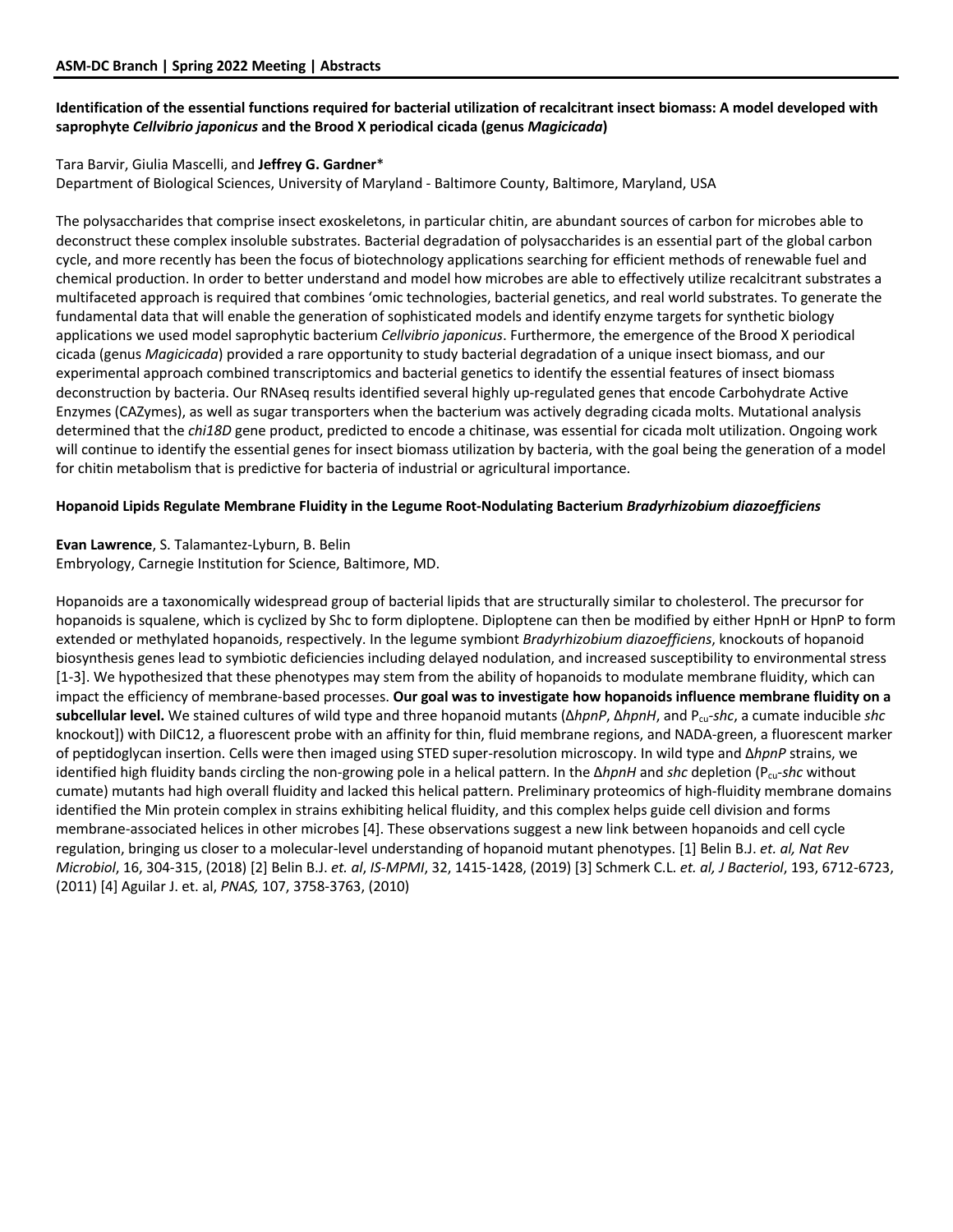#### **Development and Mechanisms of Pyocyanin Resistance in** *Staphylococcus aureus*

**Anthony M. Martini**\*, Sara A. Alexander, and Anupama Khare National Cancer Institute, NIH, Bethesda, MD

Cystic fibrosis (CF) is an inherited genetic disease characterized by mucus buildup that results in chronic lung infections. *Staphylococcus aureus* and *Pseudomonas aeruginosa* are the most frequently isolated bacterial pathogens, and co-colonize 20-30% of adults with CF. This co-colonization is associated with decreased lung function and worse patient outcomes. *P. aeruginosa* produces pyocyanin (PYO), a redox toxin that has been found in CF lungs and is known to antagonize *S. aureus* growth, raising the question of how *S. aureus* adapts in the presence of *P. aeruginosa*. To address this question, we evolved *S. aureus* with PYO under different conditions. Resistant isolates from populations exposed to PYO in the exponential-phase had mutations in *codY,*  a global regulator of metabolism and virulence, and targeted *codY* mutants showed increased PYO tolerance. Transcriptional analysis upon PYO exposure identified differential expression in the *codY* mutant, compared to the wild-type, of ATP metabolism, translation, and oxidative stress response genes, indicating that reduced cellular activity or increased resistance to oxidative stress may underlie PYO tolerance in *codY* mutants. Using an alternate approach, resistant isolates from stationary-phase populations exposed to increasing PYO concentrations had independent mutations in *qsrR*, a putative quinone-sensing regulator, and the promoter of *azoR*, a putative azoreductase. Disruption of *azoR* sensitized resistant isolates of both backgrounds to PYO, suggesting that QsrR likely represses *azoR*, and increased *azoR* expression leads to PYO resistance. Thus, our study has revealed novel adaptive pathways for *S. aureus* upon PYO exposure, and future studies will investigate the underlying mechanisms.

#### **Genomic Surveillance of** *Escherichia coli* **in a large tertiary care hospital in the United States**

**Emma Mills**, Melissa Martin, Brendan Corey, Casey Harless, Jason Stam, Jason Bennett, Patrick McGann, Francois Lebreton Multidrug-Resistant Organism Repository and Surveillance Network, Walter Reed Army Institute of Research, Silver Spring, MD 20910.

Extraintestinal pathogenic *Escherichia coli* (ExPEC) are the most common cause of bloodstream and urinary tract infections globally. Epidemiological studies estimate there are over 110 million urinary tract infections annually in the United States as the result of ExPEC infections. Here we present a longitudinal genomic analysis of all ExPEC *E. coli* isolated from a large tertiary care hospital in the United States. 2,076 isolates were collected from 1,777 unique patients between September 2019 and September 2020. The majority belonged to *E. coli* phylogenetic groups B2 or D with the most represented clonal lineages being ST-69, ST-73, ST-95, ST-1193, ST-127 and ST-131. Antibiotic susceptibility profiles varied, with 29% of the isolates classified as multidrug resistant (MDR) (non-susceptible to ≥3 families of antibiotics), while 64% were susceptible to all 18 antibiotics tested. Isolates carrying extended spectrum β-lactamase (ESBL) genes were found in all main phylogenetic groups, with various *blactx-M* alleles and diverse plasmid replicons identified. 41% ESBL positive *E. coli* belonged to the epidemic ST-131 lineage. To trace nosocomial transmission events, sequence data was used to identify clusters of genetically related isolates (≤10 allelic differences) from 2 or more patients. Notably, isolates involved in possible transmission events were just as likely to be phenotypically susceptible as isolates involved in sporadic infections. These findings highlight the importance of tracking *E. coli* isolates with diverse susceptibility profiles as outbreak investigations that focus on MDR or ESBL-producing isolates are likely to underestimate nosocomial transmission events.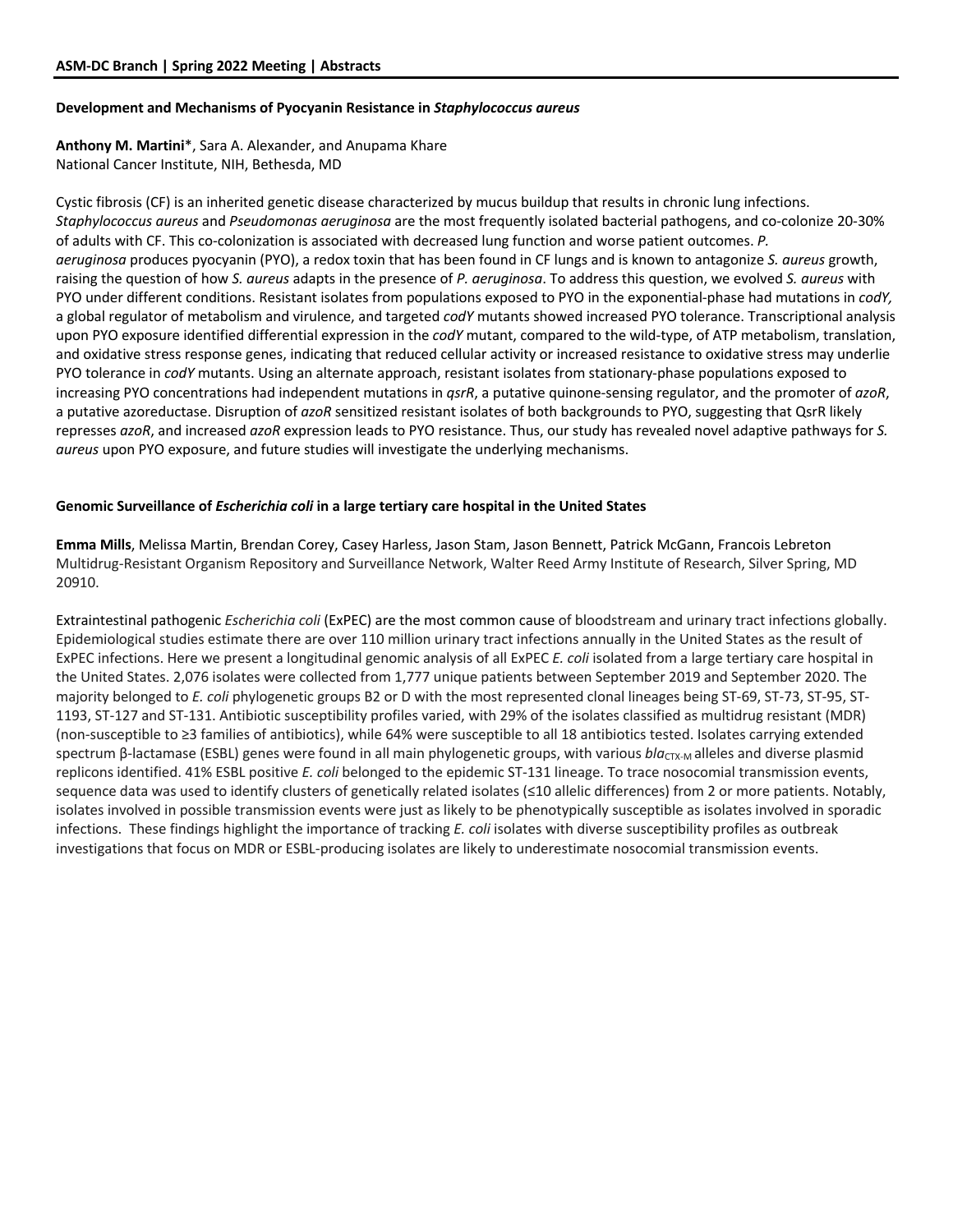# **Galactomannan utilization by** *C. japonicus* **relies on a single essential α-galactosidase encoded by the** *aga27A* **gene**

#### **Jessica Novak**

Department of Biological Sciences, University of Maryland - Baltimore County, Baltimore, Maryland, USA

Plant cell walls are comprised of a complex mixture of polysaccharides, of which mannans can constitute up to 60%. Plant mannans are a hemicellulose component of lignocellulose that can have diverse compositions, and consequently, the degradation of mannan substrates require a cadre of enzymes for complete reduction to its substituent monosaccharides. One bacterium that possesses this suite of enzymes is the Gram-negative saprophyte *Cellvibrio japonicus*, which has 10 predicted mannanases. Here, we've utilized a systems biology approach to determine the essential components of the mannan degradation apparatus in this bacterium. Transcriptomic analysis uncovered a significant change in gene expression for most mannanases and many genes that encode Carbohydrate Active Enzymes (CAZymes) when mannan was actively being degraded. Comprehensive mutational analysis characterized 54 CAZyme genes in the context of mannan utilization. Growth analyses indicated that the *man26C*, *aga27A*, and *man5D* genes which encode an endo-mannanase, alpha-galactosidase, and mannosidase, respectively, were critical for the utilization of galactomannan. Our current model of galactomannan utilization in *C. japonicus* suggests that the removal of sidechains from galactomannan is essential for complete degradation and takes place before the degradation of the polysaccharide backbone. Furthermore, *C. japonicus*' ability to discriminate between varying types of mannans and its transport of mannose-based oligomers may have industrial applications in the pursuit of renewable fuels and chemicals derived from plant-based biomass.

### **The role of colonization factors CFA/I and CS21 in ETEC pathogenesis in the human enteroid model**

#### **Emily M. Smith** and E. M. Barry

University of Maryland Baltimore, School of Medicine, Center for Vaccine Development and Global Health; Baltimore, MD, USA

Enterotoxigenic *Escherichia coli* (ETEC) is a primary causative agent of diarrhea in young children in developing countries and of traveler's diarrhea. ETEC adhere to intestinal epithelia via colonization factors (CFs) and secrete heat-stable toxin (ST) and/or heatlabile toxin (LT), causing dysregulated cellular ion transport and water secretion. ETEC isolates often harbor genes encoding more than one CF and are prime targets as vaccine antigens. Many clinical isolates express CFA/I as well as CS21; however, a role for CS21 alone or with CFA/I has not been defined. We hypothesize that expression of both CFs confer increased adherence and toxin delivery to the human enteroid. Clinical strains expressing CFA/I and/or CS21 were evaluated, and CF-deficient mutants were engineered. After confirming CF expression using Western blotting and electron microscopy, adherence assays using the human enteroid demonstrated CFA/I was important as CFA/I-deficient mutants and strains pre-incubated with anti-CFA/I antibody had significantly reduced adherence than wildtype. In contrast, CS21 was not required as CS21-deficient mutants and strains pre-incubated with anti-CS21 antibody adhered at similar levels as wildtype. Delivery of ST by ETEC with CFA/I and CS21 was evaluated, and resulting cGMP levels were similar across wildtype and CF-deficient strains. These data demonstrate that targeting CFA/I alone in a CFA/I-CS21 strain is sufficient for adherence inhibition. Toxin delivery in enteroids was not dependent on either CF expression, which may reflect the lack of flow and stretch in this model. Overall, these data support the role of CFA/I in pathogenesis and as a main target for vaccines.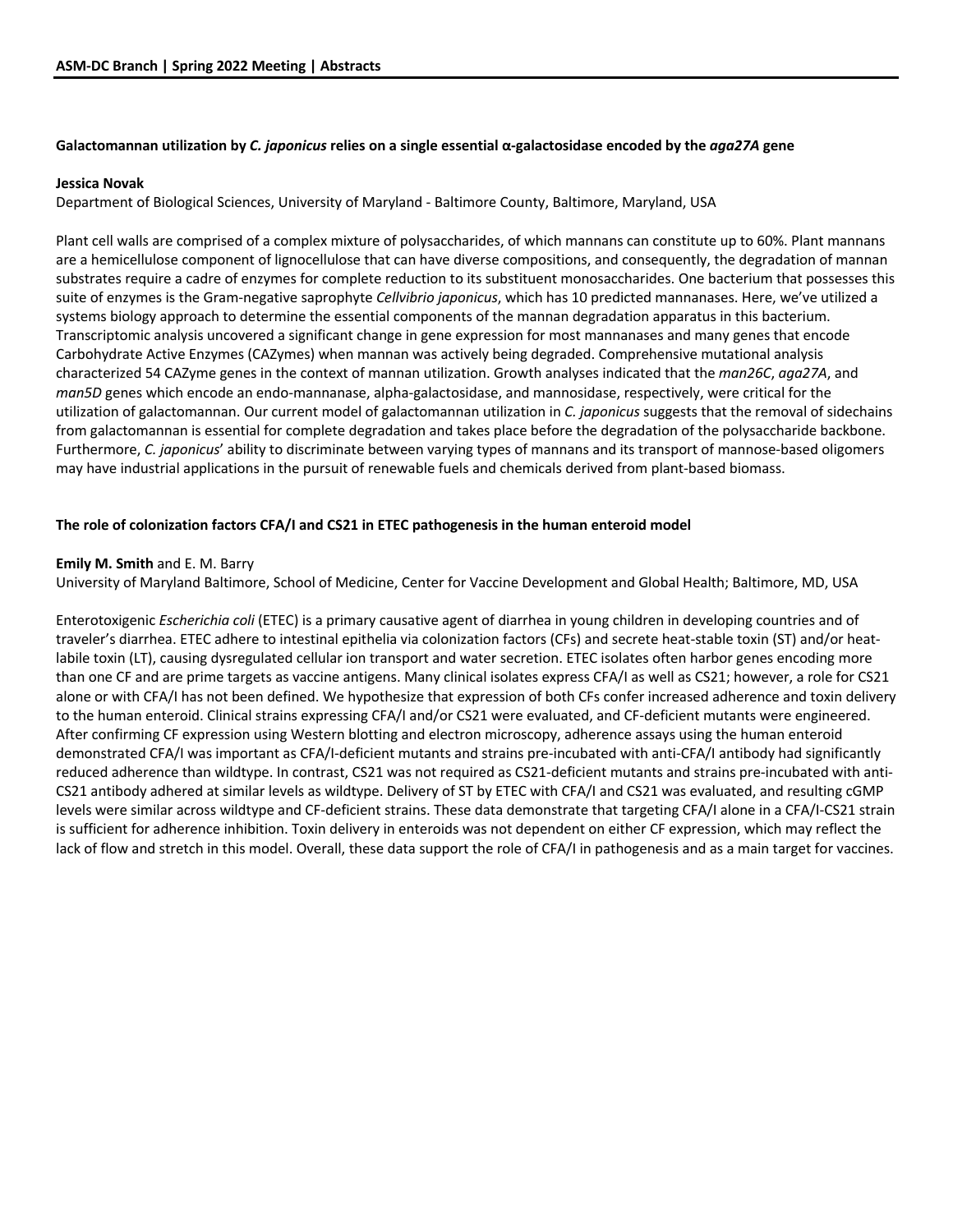# **Suppression of nitric oxide production by mucormycosis-causing fungi during macrophage infection**

Alexandra Y. Soare<sup>1,2</sup>, Yiyou Guo<sup>3,4</sup>, Amol C. Shetty<sup>2</sup>, Carrie McCracken<sup>2</sup>, Ashraf S. Ibrahim<sup>3,4</sup> and Vincent M. Bruno<sup>1,2</sup> <sup>1</sup>Department of Microbiology and Immunology, University of Maryland School of Medicine, Baltimore, MD, United States; <sup>2</sup>Institute of Genome Sciences, University of Maryland School of Medicine, Baltimore, MD, United States; <sup>3</sup>Division of Infectious Diseases, Los Angeles Biomedical Research Institute, Harbor-University of California Los Angeles Medical Center, Los Angeles, CA, United States; 4 <sup>4</sup>David Geffen School of Medicine at University of California Los Angeles, Los Angeles, CA, United States

The recent surge of mucormycoses among COVID-19 patients has thrust the disease and lack of available treatments into the spotlight. We sought to characterize immune evasion mechanisms by Mucorales fungi. RNA-seq analysis of lungs extracted from mice infected with various *R. delemar* strains revealed a global repression of well-known immune pathways. One such pathway contains the *Nos2*  gene which encodes an enzyme to produce nitric oxide (NO), a free radical which is toxic to many pathogens. To verify our results, we treated MH-S macrophages with LPS and IFN- $\gamma$  in the presence or absence of fungal spores. At 8 HPI, LPS and IFN- $\gamma$  induced a 2,000fold induction of *Nos2* expression in MH-S cells, which was accompanied by robust NO production at 24 HPI. MH-S cells infected with Mucorales in the presence of LPS and IFN-y showed similar levels of *Nos2* mRNA. However, these cells showed significantly reduced NO production by >90%. There was no significant difference in NOS2 protein levels between LPS and IFN-y treated MH-S cells and MH-S cells infected with Mucorales in the presence of LPS and IFN- $\gamma$ . These trends were seen with multiple Mucorales species and in other M∅ cell lines and primary cells. M∅s treated with *R. delemar* conditioned media showed a 70% reduction in NO production. These results suggest that *R. delemar* alters its surrounding metabolic environment and depletes macrophages of nutrients required to mount proper antimicrobial defenses. This suppressive activity represents a novel mechanism by which Mucorales evade the immune response to cause disease.

# **Defense Against Disease: The protective role of anti-inflammatory receptor NLRX1 and its recognition of spirochete** *Borrelia burgdorferi* **during Lyme disease**

**Tupik, Juselyn D.<sup>1</sup>;** McClune, Mecaila E.<sup>2</sup>; Dressler, Jules M.<sup>2</sup>; Jutras, Brandon L.<sup>2</sup>; Allen, Irving C.<sup>1,3</sup>

<sup>1</sup> Dept of Biomedical & Veterinary Sciences, Virginia-Maryland College of Veterinary Medicine, Virginia Tech, Blacksburg, VA; <sup>2</sup> Dept of Biochemistry, Virginia Tech, Blacksburg, VA;<sup>3</sup> Dept of Basic Science Education, Virginia Tech Carilion School of Medicine, Roanoke, VA

*Borrelia burgdorferi*, the etiological agent of Lyme disease, is a bacterium of pressing concern in the fields of microbiology and immunology. Over the last 30 years, there has been a 15-fold increase in Lyme disease cases affecting an estimated 475,000 individuals per year. Of these cases, roughly 10-30% of patients will develop inflammation of one or more joints termed Lyme arthritis. Lyme arthritis is thought to result from the innate immune response to *B. burgdorferi* unique surface proteins, peptidoglycan structure, and nucleic acids. Ultimately, the mitigation of inflammation from these bacterial components has not been fully explored. In our innate immune system, Pattern Recognition Receptors (PRRs) serve as the first line of host immune defense against pathogens. PRRs operate by sensing conserved pathogen genetic patterns known as Pathogen-Associated Molecular Patterns (PAMPs) to modulate inflammation. However, the role that anti-inflammatory PRRs play in regulating Lyme arthritis has not been elucidated. Here, we studied the role of anti-inflammatory PRR NLRX1 during *B. burgdorferi* infection in novel *Nlrx1<sup>-/-</sup>* mouse models. We hypothesized that NLRX1 would decrease arthritis presentation in response to *B. burgdorferi.* After infecting wildtype and *Nlrx1<sup>-/-</sup>* mice, we found that NLRX1 significantly decreased arthritis severity in comparison with knockout mice. Through further studies of potential *B. burgdorferi* PAMPs, NLRX1 recognition of peptidoglycan (PG) and genomic (g)DNA significantly decreased inflammation. Ultimately, these results indicate that NLRX1 plays a protective role in mitigating Lyme arthritis, warranting a further need to define NLRX1's mechanism of *B. burgdorferi* recognition during Lyme disease.